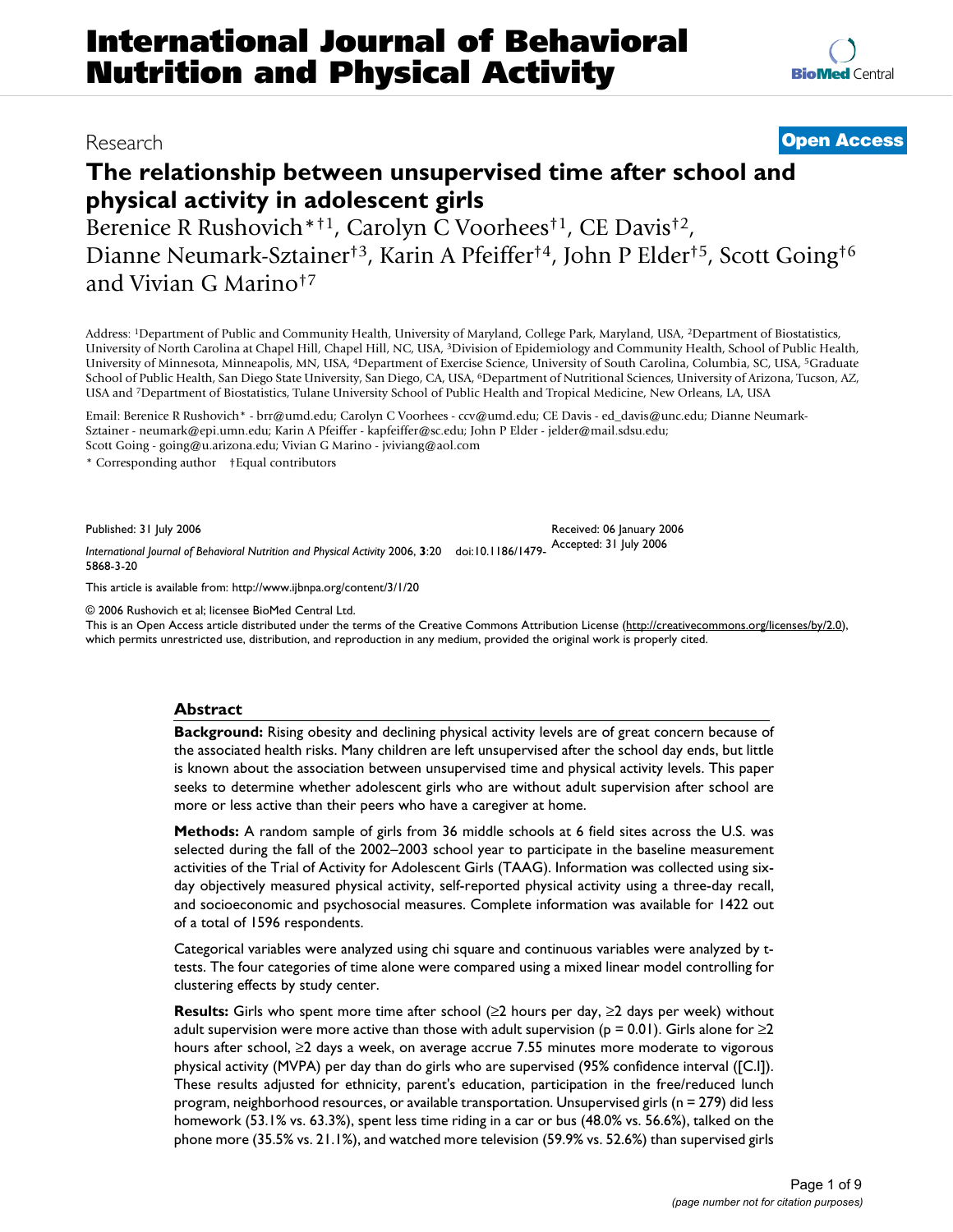(n = 569). However, unsupervised girls also were more likely to be dancing (14.0% vs. 9.3%) and listening to music (20.8% vs. 12.0%) ( $p < .05$ ).

**Conclusion:** Girls in an unsupervised environment engaged in fewer structured activities and did not immediately do their homework, but they were more likely to be physically active than supervised girls. These results may have implications for parents, school, and community agencies as to how to structure activities in order to encourage teenage girls to be more physically active.

#### **Background**

Obesity among children is a growing problem. Many different factors contribute to the epidemic of obesity, with diet, exercise and the physical and social environment all playing a part [1]. Regular physical activity can help mitigate the negative consequences of excess weight, by reducing the risk of cardiovascular disease [2], obesity [3], hypertension [4] and hyperlipidemia [5]. Physical activity can also help increase lean body mass and aid in weight control. [6]

As children get older they tend to be less active, with this decline accelerating during the middle school years [7]. The decline is particularly steep for girls, who show a 34% decline in physical activity over this developmental period [8]. Data from the 2003 Youth Behavioral Risk Factor Survey indicated that high school girls (55%) were less likely than boys (70%) to report vigorous physical activity [9]. Declines in vigorous physical activity for both adolescent boys and girls has likely contributed to the rise in body mass index [10-12]. Some evidence indicated that participation in Physical Education (PE) and after school programs, such as sports, can help alleviate this problem. A study indicated that participation in after school physical activity has been associated with lower BMI in middle and high school students [13].

Adolescents are spending less time in physical education class than younger children [14]. Consequently, the greatest opportunity for physical activity is during the out-ofschool hours [14]. It is of interest, then, to examine what use is being made of this time. According to the After School Alliance, 34% of adolescents are left unsupervised after school, having to take care of themselves until an adult gets home [15]. It is well established that adolescents who are left unsupervised are more likely to be involved in risky behaviors, including exposure to sexually transmitted diseases, as well as being the perpetrators and victims of crime. [16-20] But what else is happening during this time?

We are unaware of any studies that have examined associations between levels of adult supervision and levels of physical activity in children and adolescents. The majority of studies have shown that significant adults and friends in an adolescent's life are important agents of socialization into physical activity both as role models and through encouragement and support [14,21-25]. They also provide instrumental and tangible support in providing transportation to activities and paying activity fees. However, it is not known whether these adults and friends need to be home after school to exert this influence. It seems plausible that girls who have an adult present when they get home from school could be expected to be more physically active because they are likely to receive more encouragement and/or have transportation provided to community physical activity programs. The girls may be expected to complete their homework immediately upon arriving home when an adult is present, but the adult may then still be available to provide support for and transportation to physical activity programs.

The aim of the current study was to examine the association between unsupervised time after school and level of physical activity in young adolescent girls. Objectively measured and self-reported physical activity levels, as well as psychosocial factors, were used to assess this relationship. Using a social-ecological framework, where social environmental factors may make significant contributions in understanding variability in activity levels, we examined both family level and perceptions of community resource influences. We hypothesized that adult supervision after school would be positively associated with physical activity among young adolescent girls. Conversely, with less supervision we hypothesized that girls would engage in more sedentary behaviors, such as watching television and talking on the phone. We further hypothesized that the more adult support, including tangible support such as rides to activities and fees to participate in activities, and intangible support, such as encouragement, the greater the amount of physical activity girls would engage in. We also hypothesized that the availability and access to resources a girl has in her neighborhood, and her perceived ability to use these resources, would influence her physical activity level and may be different for girls from different socioeconomic, racial and ethnic groups [26].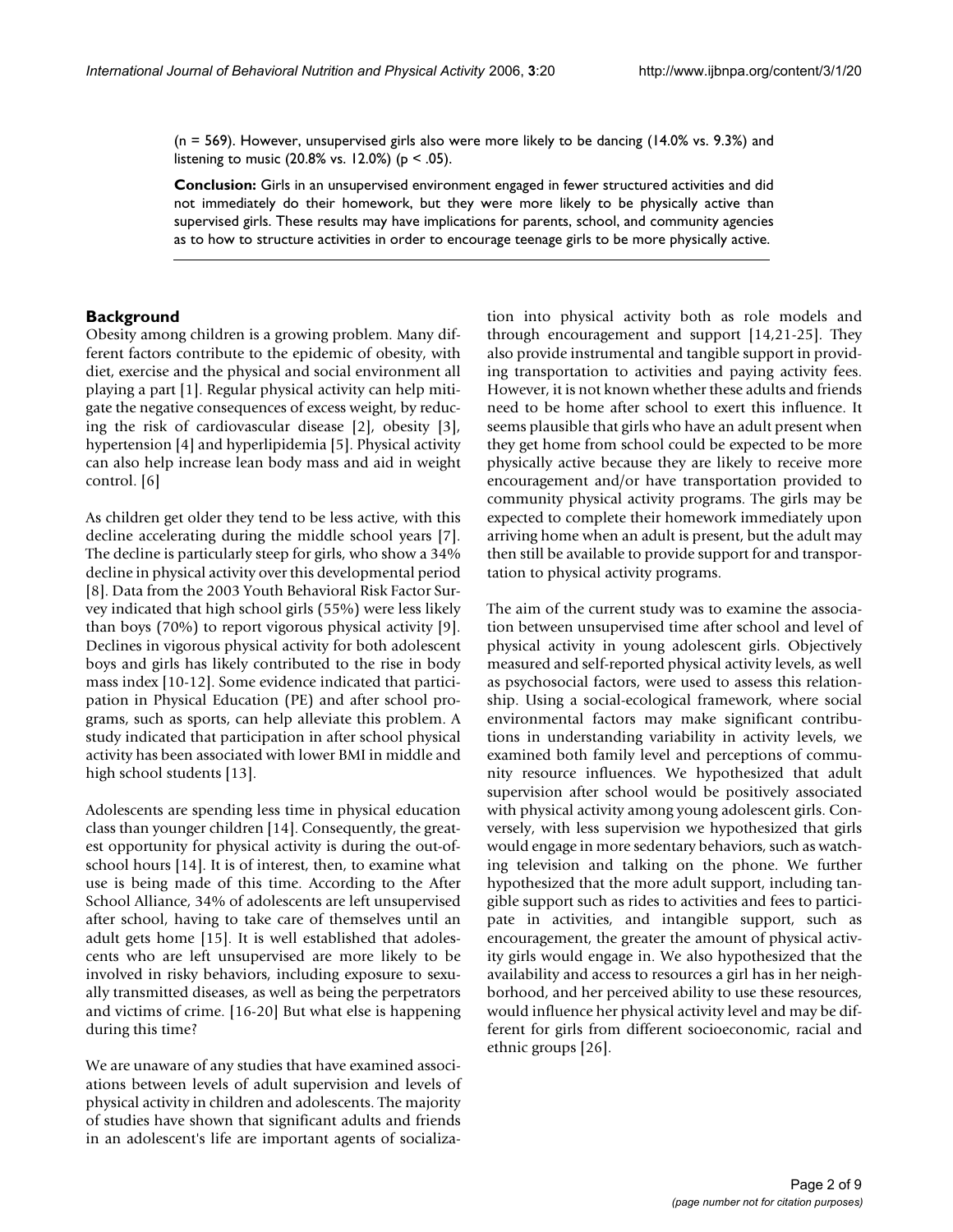#### **Methods**

### *Overview*

#### *Study design*

Data for the current study were drawn from 6<sup>th</sup> grade girls who participated in the baseline assessment for the Trial of Activity in Adolescent Girls (TAAG). TAAG is a multicenter, group-randomized trial designed to test an intervention to reduce the usual decline in moderate to vigorous physical activity among middle-school girls. Six universities were awarded funds to establish field centers in the vicinities of Washington, D.C. and Baltimore, Maryland (University of Maryland); Columbia, South Carolina (University of South Carolina); Minneapolis, Minnesota (University of Minnesota); New Orleans, Louisiana (Tulane University); Tucson, Arizona (University of Arizona); and San Diego, California (San Diego State University). The Coordinating Center is at the University of North Carolina, Chapel Hill, and the project office is at the National Heart, Lung and Blood Institute, National Institutes of Health, Bethesda, Maryland.

Six middle schools from each of the six sites participated in the study. Of the randomly selected girls, those who returned signed parental consent forms were eligible to participate in baseline measures. The response rate varied from 73% – 89%, depending on the school. All the instruments and consents received Internal Review Board (IRB) approval prior to being administered. The information included in this paper is taken from these baseline measures. The overall study design is reported elsewhere [27].

#### *Description of variables*

The variables included in these analyses were based on their hypothesized relationship between physical activity and the amount of time girls were left alone at home unsupervised, after controlling for potential confounders (e.g., socioeconomic level, ethnicity). Other potential confounders included in the analyses were lack of physical activity resources, both at home and away from home, and lack of transportation to physical activity resources.

The variables described below include girls' physical activity, as measured objectively through accelerometry; physical activity context, as measured by self-report surveys; after-school time spent unsupervised by adults at home after school; ease to get to physical activity sites; transportation resources; parental employment; parental education; ethnicity and socioeconomic status, as measured by a Questionnaire.

#### *Physical activity*

#### *Objective monitoring*

Physical activity was objectively measured using the Acti-Graph accelerometer (MTI Health Systems, Ft. Walton Beach, FL; formerly manufactured by CSA, Inc.). The ActiGraph has previously been shown to be a valid indicator of energy expenditure and physical activity in youth. During treadmill exercise, a correlation of  $r = 0.87$  was found between accelerometry counts and oxygen uptake  $(VO<sub>2</sub>)$ measured via indirect calorimetry [28]. Welk et al. [29] found a mean correlation of  $r = 0.48$  between accelerometry counts and VO<sub>2</sub>, measured via indirect calorimetry for six different free-living activities.

For the present study, accelerometers were set to collect data in 30-second increments, and participants wore them over a seven-day period. The monitors were initialized to begin data collection at 5:00 am the day after they were distributed and were downloaded after they were returned. Participants were instructed to wear the monitor every day for the entire day, with the exception of sleeping, showering, and swimming. Instructions were given using a standardized script so that procedures were the same across all field sites. All data were uploaded to the Coordinating Center at the University of North Carolina, Chapel Hill, where data management and statistical analyses took place.

Accelerometer readings were processed using methods similar to those reported by Puyau et al. [30]. Readings above 1500 counts per half minute were treated as moderate-to-vigorous physical activity (MVPA), while readings below that threshold were ignored for this analysis. TAAG investigators reported previously that this threshold had the optimal sensitivity and specificity for discriminating moderate activity (e.g., brisk walking) from less vigorous activities in adolescent girls [31]. Half-minute counts were used instead of full-minute counts based on the expectation that they would be more sensitive to fluctuations in activity levels. Days in which girls contributed less than 30 minutes of data after school were excluded. For each girl the average MVPA after school was computed across the days in which she had at least 30 minutes of accelerometer data. This was replaced via imputation based on the Expectation Maximization (EM) algorithm [32].

For the current study, after-school MVPA was defined as the sum of the number of minutes of activity above the cut point for MVPA (1500 counts) from after school to 6 pm. After school was defined as the school end bell for each of the 36 TAAG middle schools

#### *Physical activity type and context*

A modified version of the 3-Day Physical Activity Recall (3DPAR) was used to augment the Actigraph data and provide contextual information regarding physical activities the participants performed. The 3DPAR is a modification of the Previous Day's Physical Activity Recall (PDPAR), which was previously validated in youth [33,34]. The 3DPAR form provides a grid divided into 30-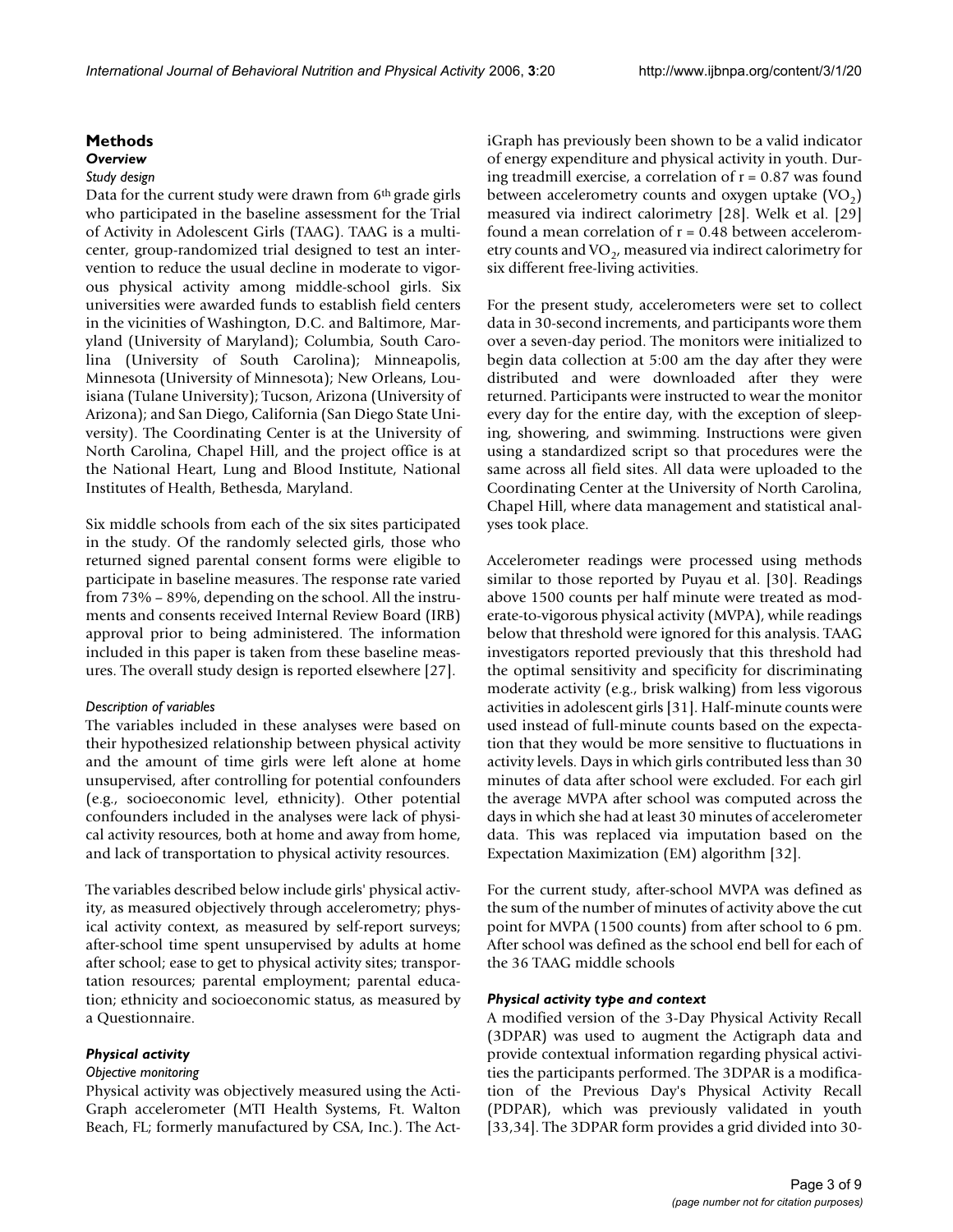minute segments or blocks in which to record activities performed and activity intensity over the previous 3 days. The participants chose from a list of coded activities, arranged in categories (eating, sleeping, personal care, transportation, work/school, spare time, play/recreation and exercise/workout), and recorded the code number of the predominant activity that she performed during each block of time. Participants then chose an intensity level (light, moderate, hard or very hard) at which they performed the activity.

For this study the 3DPAR was used to assess the contextual variable of where the activity was performed. Different codes were provided so that girls could choose between five options for where they were while being physically active. These options were; 1) Home/Neighborhood (yours or a friend's), 2) School (including gym and grounds), 3) Community facility (for example: Park, Playground, Recreation Center, Church, Dance Studio, Field or Gym), 4) Other outdoor public area (for example: Beach, River, Levee, Ski Area, Camping Area) and 5) Other (for example: Mall, Doctor's Office, Movies). The modified version of the 3DPAR was validated during a TAAG pilot study [35] as well as in other studies. 3DPAR data did not necessarily reflect the exact same days as accelerometer data. However, the contextual information provided by the instrument applied to general ways in which girls spend after-school time.

#### *Social, resource, environmental and demographic variables*

Factors hypothesized to be related to physical activity in adolescent girls were assessed with a student questionnaire, which was designed to be administered in a classroom setting and completed in one class period. The questionnaire was developed specifically for this study, with some of the questions modified from existing instruments used with adults. A description of these can be found in a paper by Evenson et al [36]. Following are descriptions of each of the social, resource, environmental and demographic variables included for the present investigation. The scales used, except for the scale measuring time being without adult supervision after school, referred to as the Home Alone scale, were derived from previously validated scales modified for this study. Their reliability was assessed in a pilot study of the modified scales. The reliability for neighborhood resources ranged from 0.47 – 0.64, and for transportation from 0.34 – 0.58. [35] The Home Alone scale was not included in the test-retest pilot, only in the final questionnaire.

#### *Home alone: adult supervision after school*

Two questions related to supervision by an adult were asked of each girl in the study:

1) "How many days per week do you take care of yourself in the afternoon or evening after school without an adult being there?" and 2) "On a typical day, how many hours each day do you take care of yourself in the afternoon or evening after school without an adult being there?" The response for each of these questions was a number between zero and five. A composite measure of time alone in a week was constructed by taking the product of these two responses. This composite was then categorized into three levels of average hours per day spent alone after school: 1) no time alone; 2) 1–2 hours a day and 1–2 days per week, and; 3) >2 hours a day, and > 2 days a week.

#### *Ease to get to physical activity sites*

Girls were asked if it was easy for them to get to physical activity sites in their home and/or school environment, with the supposition that the harder it was to get to a location, the more of a barrier it was to being physically active at this site. Some examples of sites included basketball court, beach or lake and, golf course. This positively phrased, 14-item scale had 3 response options ("yes", "no", "don't know"). The scale is the ratio of "yes" responses out of 14 possible responses, which gives a range from 0 to 1 (i.e., 7 "yes" responses out of 14 would be 0.5). Higher scores indicated greater neighborhood access to physical activity resources.

#### *Transportation*

A lack of transportation may be another barrier to being physically active. Transportation included three items related to ease of getting transportation to or from activities after school. These questions assessed how difficult it was for youth to: 1) stay after school because of not having a way to get home; 2) to go to an activity elsewhere in the community after school, and; 3) to get home from an activity that occurred elsewhere in the community. Each item had 4 response options ranging from 1 (easy) to 4 (impossible).

#### *Demographic characteristics*

Parental education levels, employment status, and whether or not the girls participated in the free or reduced lunch program at their school were used as separate indicators of socio-economic status. This information was based on self-report by the girls. Age and ethnicity were also collected as possible moderators of activity level and were based on self-report.

#### *Analyses*

The four-category home alone composite variable (combination of number of days spent alone after school and number of hours per day spent alone after school) was compared to objectively measured physical activity corresponding approximately to after-school time (bell to 6 pm). Independent variables from the student survey and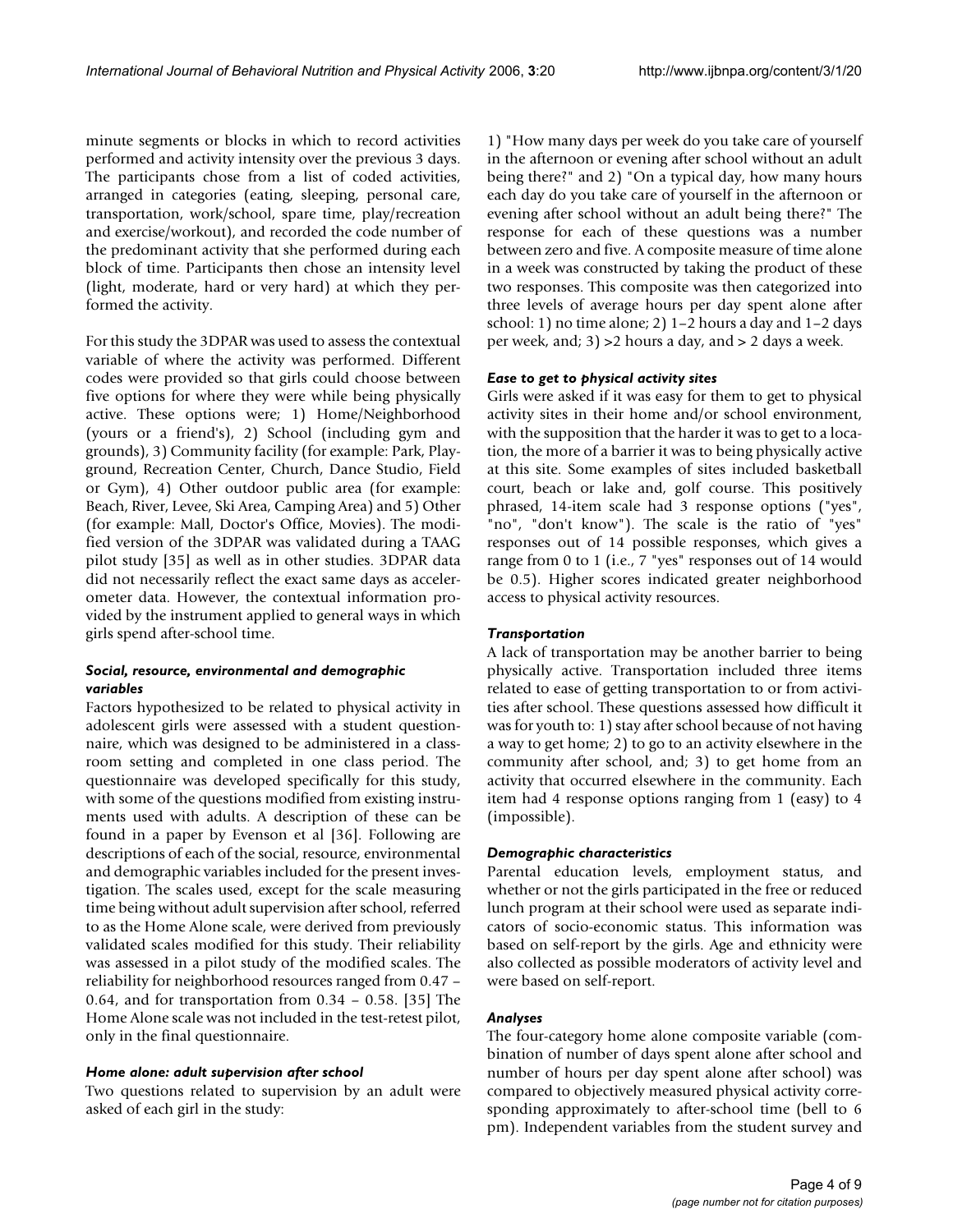self-reported after school activities were analyzed to determine whether there was a difference between "no time alone" and "2 or more hours per day, 2 or more days per week alone." Categorical variables were analyzed by chisquare analyses and continuous variables were analyzed by t-tests.

The four categories of time alone were compared using a mixed linear model with site and school (within site) as random effects and indicator variables of time alone category and other covariates as fixed effects. All computations were done using PROCMIXED in SAS Version 8.0.

For the student Questionnaire items (83% of girls had complete data), a summary variable (see below) was created for ease to get to activities, and transportation resources. Demographic variables (ethnicity, free lunch, parental education) were analyzed as categorical variables. Responses were reordered and computed using the formula  $(x-1)/(n-1)$  depending on the number and phrasing of the question and the scores were all on a scale ranging from 0 to 1. For example, the three questions about transportation resources were all phrased negatively (how difficult would it be to get transportation) and a response range from 1 (not at all difficult) to 4 (impossible). The new values to compute the scale then became 1 = Not at all difficult,  $2/3$  = Somewhat difficult,  $1/3$  = Very difficult, 0 = Impossible. (See above for description of Ease to Get to Physical Activity Sites computation.)

#### **Results**

#### *Time spent alone by social, resource, demographic and environmental factors*

Participant characteristics are shown in Table 1. African-American girls spent more time alone compared to all other ethnic groups ( $p < .001$ ). As displayed in Table 1, parental education was significantly related to time alone, such that the higher the father's education the less time the girls were home alone after school hours ( $p < .01$ ). There was no relationship between mother's education and unsupervised time alone after school. Girls reporting that they received "reduced or free lunch" were also more likely to be home alone after school for 2 or more hours (p < .001). Perceived neighborhood resources for physical activity did not differ by home alone time status. "Transportation resources" ( $p < .01$ ) and "ease to get to physical

**Table 1: Comparison of ethnicity, parental education, free lunch, transportation, neighborhood PA resources and CSA activity level by home alone categories**

| Variable                                                                                                            | Time spent home alone after school hours per weekday x days per week Significance# |             |                      |             |                          |             |            |  |
|---------------------------------------------------------------------------------------------------------------------|------------------------------------------------------------------------------------|-------------|----------------------|-------------|--------------------------|-------------|------------|--|
|                                                                                                                     | *0<br>$(n = 615)$                                                                  |             | $1-2$<br>$(n = 638)$ |             | 2 or more<br>$(n = 305)$ |             |            |  |
| Ethnicity; % (n)                                                                                                    |                                                                                    |             |                      |             |                          |             | P < 0.001  |  |
| African American                                                                                                    | 21.4                                                                               | (132)       | 15.0                 | (96)        | 37.7                     | (115)       |            |  |
| White                                                                                                               | 45.7                                                                               | (281)       | 51.5                 | (329)       | 28.8                     | (88)        |            |  |
| Hispanic                                                                                                            | 21.3                                                                               | (131)       | 22.1                 | (141)       | 21.3                     | (65)        |            |  |
| Other                                                                                                               | 11.5                                                                               | (71)        | 11.2                 | (72)        | 12.1                     | (37)        |            |  |
| Father's Education; % (n)                                                                                           |                                                                                    | $(n = 574)$ |                      | $(n = 595)$ |                          | $(n = 287)$ | P < 0.001  |  |
| <high school<="" td=""><td>6.8</td><td>(39)</td><td>6.2</td><td>(37)</td><td>12.9</td><td>(37)</td><td></td></high> | 6.8                                                                                | (39)        | 6.2                  | (37)        | 12.9                     | (37)        |            |  |
| $=$ High school                                                                                                     | 3.1                                                                                | (75)        | 13.3                 | (79)        | 11.1                     | (32)        |            |  |
| >High school                                                                                                        | 39.7                                                                               | (228)       | 44.4                 | (264)       | 31.7                     | (91)        |            |  |
| Unknown                                                                                                             | 40.4                                                                               | (232)       | 36.1                 | (215)       | 44.3                     | (127)       |            |  |
| Mother's Education; % (n)                                                                                           |                                                                                    | $(n = 574)$ |                      | $(n = 595)$ |                          | $(n = 285)$ | $P = 0.36$ |  |
| <high school<="" td=""><td>7.1</td><td>(41)</td><td>6.9</td><td>(41)</td><td>8.7</td><td>(25)</td><td></td></high>  | 7.1                                                                                | (41)        | 6.9                  | (41)        | 8.7                      | (25)        |            |  |
| $=$ High school                                                                                                     | 15.5                                                                               | (89)        | 4.1                  | (84)        | 15.8                     | (45)        |            |  |
| >High school                                                                                                        | 44.4                                                                               | (255)       | 50.8                 | (302)       | 44.6                     | (127)       |            |  |
| Unknown                                                                                                             | 32.9                                                                               | (189)       | 28.2                 | (168)       | 30.9                     | (88)        |            |  |
| Free Lunch; % (n)                                                                                                   | $(n = 613)$                                                                        |             | $(n = 631)$          |             | $(n = 301)$              |             | P < 0.001  |  |
| Yes                                                                                                                 | 40.9                                                                               | (251)       | 36.9                 | (233)       | 55.1                     | (166)       |            |  |
| <b>No</b>                                                                                                           | 46.5                                                                               | (285)       | 49.6                 | (313)       | 34.9                     | (105)       |            |  |
| Do not know                                                                                                         | 12.6                                                                               | (77)        | 13.5                 | (85)        | 9.9                      | (30)        |            |  |
| Neighborhood Resources mean, (SD)                                                                                   | 0.58                                                                               | (0.22)      | 0.58                 | (0.21)      | 0.55                     | (0.20)      | $P = .31$  |  |
| Transportation resources. mean, (SD)                                                                                | 0.81                                                                               | (0.21)      | 0.75                 | (.20)       | 0.72                     | (0.22)      | P < .0001  |  |
| Minutes of Moderate-Vigorous Activity Level<br>after School (bell to 6 pm)* mean, (SD)                              | 7.6                                                                                | (6.7)       | 8.1                  | (7.4)       | 8.5                      | (7.3)       | $P = 0.04$ |  |

\*Accelerometer data – the week day average number of minutes of MVPA above the 1500 count cut point from bell-6pm. # Test of significance across the three groups.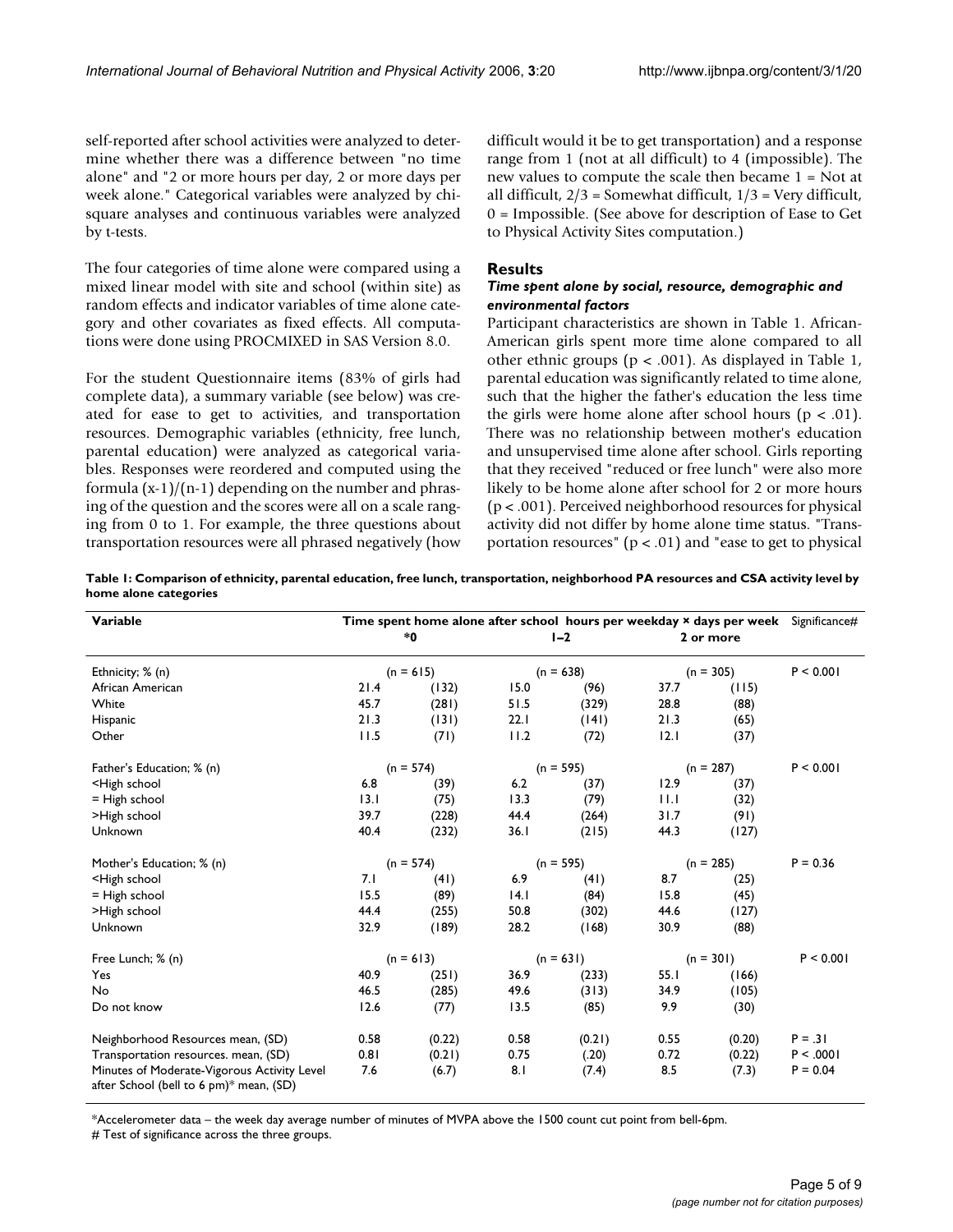activities" ( $p < .01$ ), however, did differ, depending on the hours girls were unsupervised after school. Girls who spent more time alone after school had fewer resources for transportation and less access to activities outside the home.

#### *Time spent alone by type of physical activity and physical activity context*

Data from the 3DPAR (Table 2) indicated significant differences in activities performed by time spent home alone after school. Physical activity recall data detailing proportions of girls reporting specific activities in relation to time spent home alone variables are presented in Table 2. Sedentary activities, such as television watching, talking on the telephone, and listening to music, were all significantly more likely to have been reported with more time (2 or more hours, 2 or more days per week) home alone compared with no time alone. They also reported spending less time riding in a bus or a car. Homework and music lessons were significantly less likely to have been reported with more time (2 or more hours, 2 or more days per week) home alone compared with no time alone after school.

#### *Physical activity by time spent alone*

Table 3 data supports that higher physical activity levels were related to more time home alone  $(p = 0.01)$  in a multivariate regression model controlling for site clustering. The coefficient reported is the estimate of the difference in the number of minutes of MVPA comparing several pairs; for example, in the scale for "time spent home alone" the coefficient for, more than 2 hours a day, 2 days per week at home alone, vs. no time alone at home, is 1.51. In other words it is estimated that girls alone for more than 2 hours after school, 2 days a week, on average accrue 1.51 minutes more of MVPA per day than do girls who are supervised. In five days this would mean an estimated difference of  $1.51 \times 5 = 7.55$  minutes more of MVPA per week. All the variables except "neighborhood resources" and "transportation resources" are interpreted in this way. These scales are treated as continuous variables. The coefficient is the number of minutes of MVPA per unit change in the scale. This finding remained constant when adjusting for father's education, ethnicity and free lunch.

#### **Discussion**

The current study examined associations between time spent alone after school without adult supervision and hours of physical activity among young adolescent girls. We hypothesized that girls spending more time alone would engage in less physical activity. We also hypothesized they would spend more time in sedentary activities, such as television watching, and would receive less support from parents (as assessed by ease of getting to physi-

**Table 2: Comparison of Activities reported during after school time by home alone categories**

| Home alone after school<br>Hours per weekday x days per week |                  |       |                             |       |                           |       |                       |       |           |
|--------------------------------------------------------------|------------------|-------|-----------------------------|-------|---------------------------|-------|-----------------------|-------|-----------|
|                                                              |                  |       |                             |       |                           |       |                       |       |           |
|                                                              | 0<br>$(n = 569)$ |       | $\leq$ 1 - 2<br>$(n = 574)$ |       | $2$ or $>$<br>$(n = 279)$ |       | Total<br>$(n = 1422)$ |       | Diff      |
|                                                              |                  |       |                             |       |                           |       |                       |       |           |
| Activity                                                     | $\%$             | (n)   | $\%$                        | (n)   | %                         | (n)   | %                     | (n)   | (p < .05) |
| Homework                                                     | 63.3             | (360) | 59.I                        | (339) | 53.I                      | (148) | 59.6                  | (847) | Yes       |
| Eating                                                       | 57.6             | (328) | 59.2                        | (340) | 44.4                      | (124) | 55.7                  | (806) | Yes       |
| Riding in car/bus                                            | 56.6             | (322) | 58.0                        | (333) | 48.0                      | (134) | 55.5                  | (789) | Yes       |
| т٧                                                           | 52.6             | (299) | 56.1                        | (322) | 59.9                      | (167) | 55.4                  | (788) | No        |
| Hanging around                                               | 26.7             | (152) | 28.7                        | (165) | 25.8                      | (72)  | 27.4                  | (389) | No        |
| Telephone                                                    | 21.1             | (120) | 26.3                        | (151) | 35.5                      | (99)  | 26.0                  | (270) | Yes       |
| <b>Bathing</b>                                               | 23.2             | (132) | 20.9                        | (120) | 22.2                      | (62)  | 22.1                  | (314) | No        |
| Snacking                                                     | 22.0             | (125) | 22.5                        | 129   | 20.1                      | (56)  | 21.8                  | (310) | No        |
| House chores                                                 | 18.5             | (105) | 20.5                        | (118) | 18.6                      | (52)  | 19.3                  | (275) | No        |
| <b>Travel walking</b>                                        | 17.6             | (100) | 18.9                        | (108) | 20.4                      | (57)  | 18.6                  | (265) | No        |
| Listening to music                                           | 12.0             | (68)  | 17.6                        | (101) | 20.8                      | (58)  | 15.6                  | (227) | Yes       |
| Video games                                                  | 14.6             | (83)  | 16.5                        | (95)  | 15.8                      | (44)  | 16.6                  | (222) | No        |
| Reading                                                      | 16.3             | (93)  | 14.5                        | (83)  | 14.3                      | (40)  | 15.2                  | (216) | No        |
| <b>Basketball</b>                                            | 11.8             | (67)  | 11.3                        | (65)  | 13.3                      | (37)  | 11.9                  | (169) | No        |
| Dancing                                                      | 9.3              | (53)  | 10.5                        | (60)  | 14.0                      | (39)  | 10.7                  | (152) | No        |
| Music lesson                                                 | 9.0              | (51)  | 10.5                        | (60)  | 4.7                       | (13)  | 8.7                   | (124) | Yes       |
| Playing with younger children                                | 7.4              | (42)  | 8.9                         | (51)  | 7.2                       | (20)  | 8.0                   | (113) | No        |
| Sleeping                                                     | 7.2              | (41)  | 5.9                         | (34)  | 12.5                      | (35)  | 7.7                   | (110) | No        |
| Running/jogging                                              | 5.6              | (32)  | 8.5                         | (49)  | 8.2                       | (23)  | 7.3                   | (104) | No        |
| Walking for exercise                                         | 6.5              | (37)  | 5.7                         | (33)  | 9.0                       | (25)  | 6.7                   | (95)  | No        |
| <b>Bicycling</b>                                             | 5.3              | (30)  | 2.8                         | (16)  | 3.6                       | (10)  | 3.9                   | (95)  | No        |

\* Data from 3 day Physical Activity Self-reported instrument (3DPAR) corresponding to after school time periods.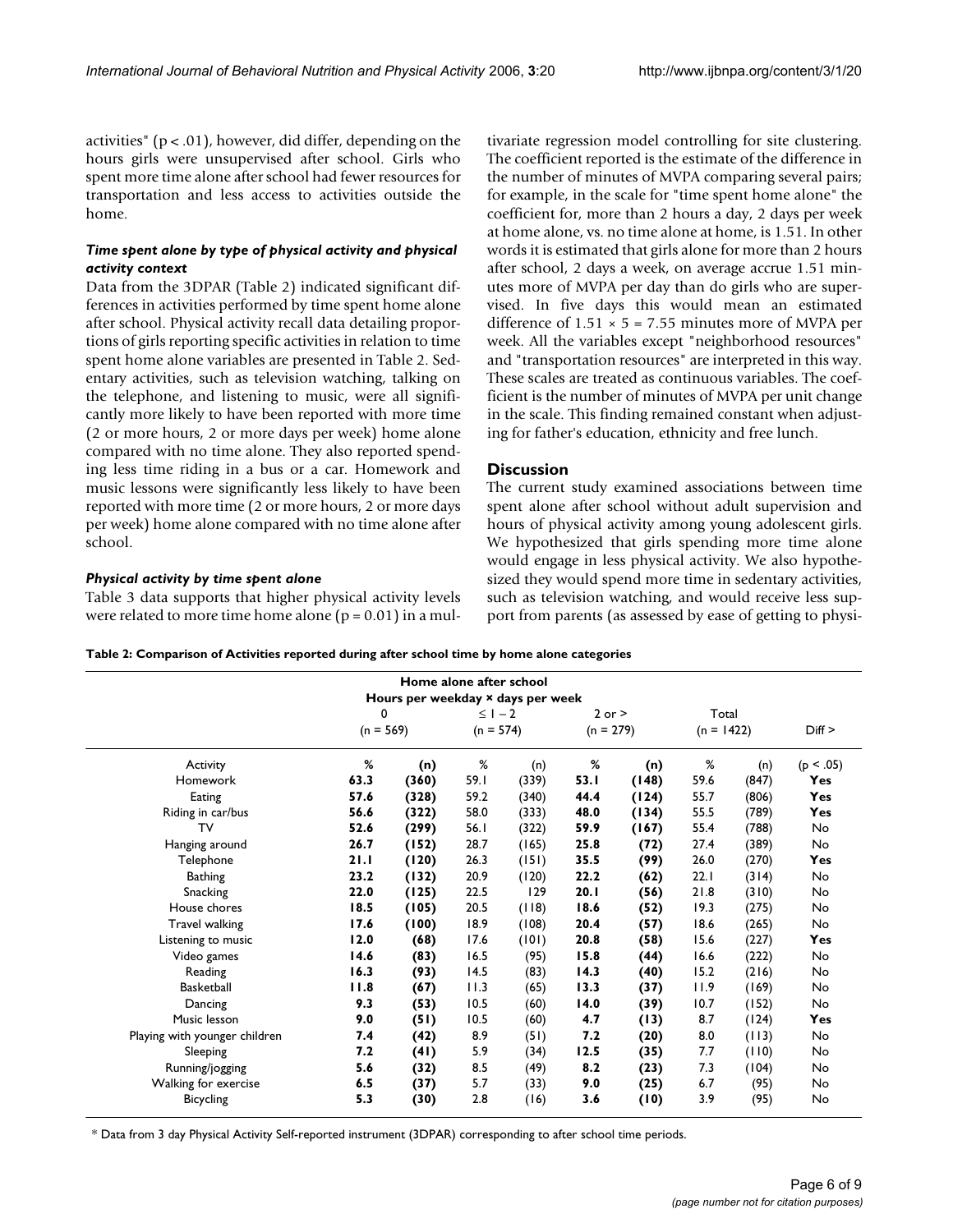| Variable*                                                | <b>Estimate</b> | S.E. |         | 95% C.I. (LL, UL) | p-value |
|----------------------------------------------------------|-----------------|------|---------|-------------------|---------|
| Alone 2 or fewer hours × 1 day per week vs. 0 time alone | 0.48            | 0.42 | $-0.35$ | 1.30              | 0.25    |
| >2 hours × 2 days per week alone vs 0 time alone         | 1.51            | 0.53 | 0.46    | 2.56              | 0.01    |
| <high school="" vs="">High School</high>                 | 0.74            | 0.74 | $-0.71$ | 2.20              | 0.32    |
| = High School vs > High School                           | $-0.08$         | 0.58 | $-1.22$ | 1.06              | 0.89    |
| Yes free lunch vs no free lunch                          | $-0.75$         | 0.44 | $-1.61$ | 0.12              | 0.09    |
| Don't know lunch vs no free lunch                        | $-0.50$         | 0.60 | $-1.67$ | 0.67              | 0.40    |
| Neighborhood resources                                   | 2.56            | 0.90 | 0.78    | 4.33              | 0.01    |
| Transportation resources                                 | $-0.30$         | 0.92 | $-2.10$ | 1.50              | 0.74    |
| African American vs. white                               | $-0.85$         | 0.59 | $-2.01$ | 0.30              | 0.15    |
| Hispanic vs. white                                       | $-1.16$         | 0.54 | $-2.12$ | $-0.10$           | 0.03    |
| Other ethnicities vs. white                              | $-1.22$         | 0.63 | $-2.45$ | 0.01              | 0.05    |

**Table 3: Mixed Model Multiple Linear Regression Examining the Relationship between Home Alone and Physical Activity Levels in Sixth Grade Girls**

cal activity sites) during this time alone to be physically active. However, the findings did not fully support the hypotheses. Although the girls did spend more time in some types of sedentary activity, it was unexpected to find that girls who spent more time after school (2 or more hours per day, 2 or more days per week) without adult supervision were also more active than those who had adult supervision after school, after adjusting for race, ethnicity, socioeconomic status, and geographic location.

The self-reported data of the type and context of physical activity corresponding to the after-school time provides possible reasons for our counterintuitive findings of more physical activity with more time alone after school. Unsupervised girls did less homework, spent less time riding in cars or buses, less time eating meals and spent more time talking on the phone; however they also were more likely to be listening to music and dancing. This was consistent with early formative focus group results conducted in the initial stages of the study with  $6<sup>th</sup>$  and  $8<sup>th</sup>$  grade girls [37]. In these formative focus groups, girls stated that the most popular places to engage in physical activity were at school during school hours and at home or at a friend's house out of school hours. Therefore, it would seem that being home without adult supervision after school was not necessarily a barrier to being active, as home may be the a popular venue for unstructured physical activity to take place.

Other studies have found that the demographic characteristics of parents, including education levels, were not associated with the amount of physical activity in which children engaged [14,24]. A previous study showed that girls who were minimally active knew about and used their exercise resources at home more than in the community [38]. Therefore, those girls who did not have parents at home to transport them to activities after school, and who were not spending extra time in private or public transportation, may have made better use of what they had at home to be physically active.

Television watching and its effects on overall physical activity has been studied. It has generally been thought that increased time spent in watching television is associated with less physical activity. Some studies, however, have not supported this. Sturm showed that the amount of time children spend in watching television has actually declined in recent years, although the amount of time they spend in physical activity has not significantly increased [39]. This is supported by another study showing that television viewing may not in itself be correlated with decreased physical activity [40]. Even though the girls who were home alone more watched more television, they still found time to be physically active. How adolescents manage their time may be relevant.

We did not gather information to determine if the more responsible students were left at home alone because their parents believed they would not get into trouble, whereas those more at risk for getting into trouble were signed up for after school activities. However, our findings that girls participating in the free or reduced lunch program were more likely to be left home more hours after school leads us to believe it was more a matter of necessity for the working parents, rather than a selection of more "responsible" girls to be left at home. We also do not know the extent to which these girls engaged in other "risky" activities (e.g. drugs, alcohol and unprotected sex) after school. Other literature shows that unsupervised time is an important predictor of risky behavior [16]. Nonetheless, we found protective effects in which more unsupervised time (2 hours or more per weekday) was related to higher levels of moderate/vigorous physical activity.

#### **Conclusion**

Although we are clearly not suggesting that more unsupervised time after school is desirable based on others' find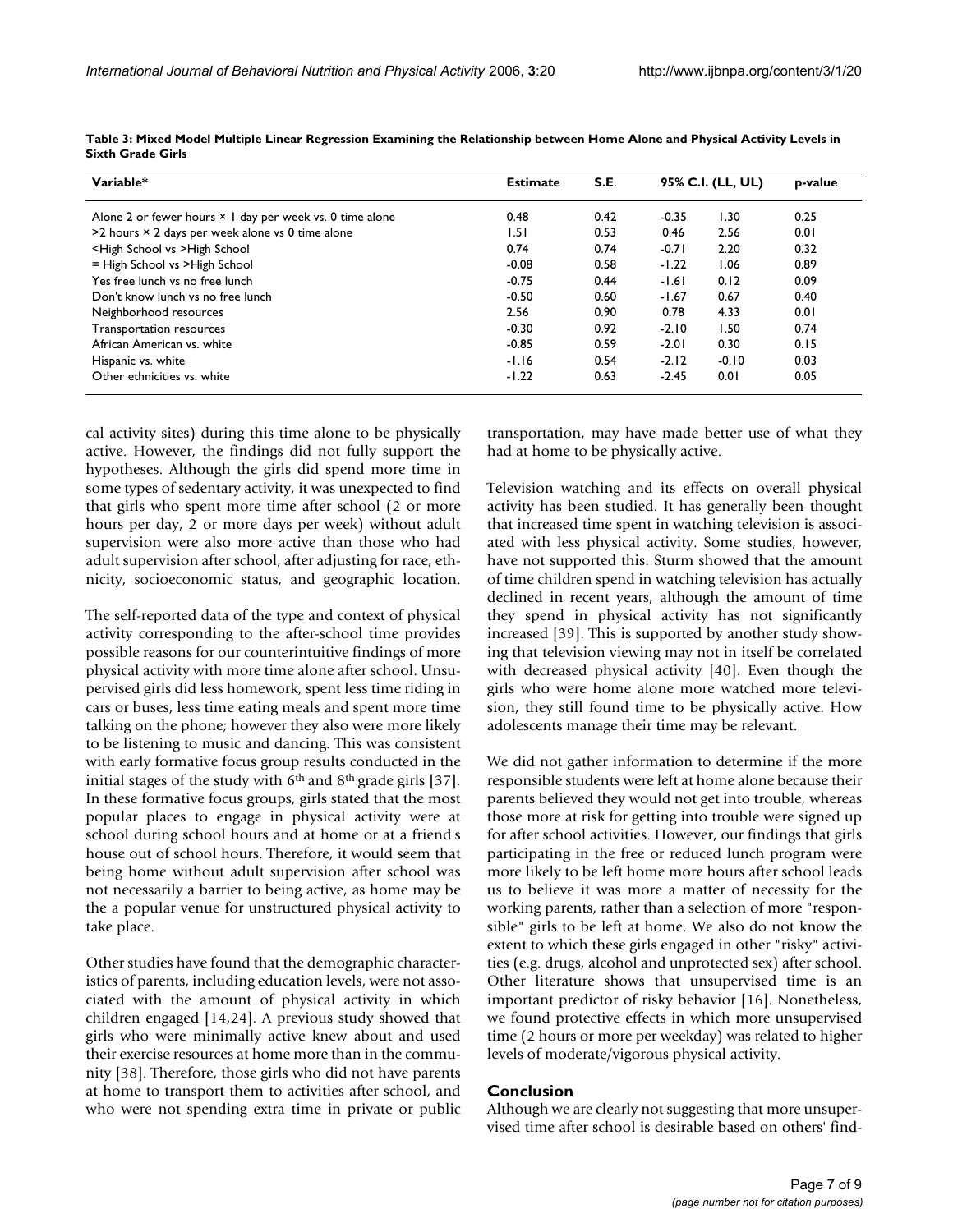ings that risky behavior occurs during this time, we do believe these results have implications for parents, schools, and community agencies as to how to encourage teenage girls to be more physically active. Our findings indicated that the girls engaged in unstructured, self directed activity, such as dancing on their own or with friends at home. Taking this into account, programs that emphasize less structured activities in a variety of settings, including the home, may appeal to some girls. It is interesting to note the various influences after school supervision has on physical activity and how this influence could be used to increase activity with supervision. Whereas parents/caregivers may emphasize getting homework done there may be merit in postponing homework until after engaging in physical activity.

This was a large, multi-site study with a large sample of girls from different locations in the U.S. Data were derived from objective measures of physical activity using previously validated accelerometers, which was a strength of the study. The time spent home alone and other independent variables were self-reported, which was a limitation. Another limitation was that the Home Alone scale was not included in the test-retest pilot, only in the final questionnaire. Also the contextual physical activity data does not correspond precisely to the objectively measured physical activity level time periods.

It would be useful in future studies to determine if these findings can be replicated and to further examine why girls who are home alone are more active. In addition, it would be useful to examine what other factors may be contributing to our results, and how this information can be used to boost physical activity for all girls.

#### **Abbreviations**

TAAG: Trial of Activity for Adolescent Girls

MVPA: Moderate to vigorous physical activity

3DPAR: Three day physical activity recall

PROCMIXED: Mixed Procedures

#### **Competing interests**

The author's have no competing interests. The study was conducted with the approval of the Internal Review Boards of each study site.

#### **Individual authors contributions**

BR contributed to the conceptualization of the study question, analysis and writing of the paper, CCV contributed to the formulation of the study question, writing and editing of the paper, ED contributed to the statistical analysis of the data, DNS contributed to the writing and editing of the paper, KAP contributed to the writing and editing of the paper, JPE contributed to the writing and editing of the paper, SG contributed to the writing and editing of the paper, VGM contributed to the writing and editing of the paper. All authors have read and approved the final manuscript. NHLBI read and approved the manuscript for submission for publication.

#### **Acknowledgements**

This work was funded by NIH/NHLBI Grants, #U01HL66845, U01HL66852, U01HL66853, U01HL66855, U01HL66856, U01HL66857, U01HL66858. The authors thank Drs. Carolyn Voorhees, Deborah Rohm Young and Errol Rushovich for their help and encouragement. We thank the girls who participated in the study; the parents, teachers and principals at the schools; the project and measurement coordinators for participant recruitment and measurement; and the principal investigators on the TAAG study: Russell Pate, Ph.D., University of South Carolina, Deborah Rohm-Young, Ph.D., University of Maryland College Park; Leslie Lytle, Ph.D., University of Minnesota; Timothy Lohman, Ph.D. University of Arizona; Larry Webber, Ph.D., Tulane University; John Elder, Ph.D., San Diego State University; June Stevens, Ph.D., The University of North Carolina at Chapel Hill and Charlotte Pratt, Ph.D., National Heart, Lung and Blood Institute.

#### **References**

- 1. Hill JO, Peters JC: **[Environmental contributions to the obesity](http://www.ncbi.nlm.nih.gov/entrez/query.fcgi?cmd=Retrieve&db=PubMed&dopt=Abstract&list_uids=9603719) [epidemic.](http://www.ncbi.nlm.nih.gov/entrez/query.fcgi?cmd=Retrieve&db=PubMed&dopt=Abstract&list_uids=9603719)** *Science* 1998, **280(5368):**1371-1374.
- 2. Rowland T: **[The role of physical activity and fitness in children](http://www.ncbi.nlm.nih.gov/entrez/query.fcgi?cmd=Retrieve&db=PubMed&dopt=Abstract&list_uids=11223348) [in the prevention of adult cardiovascular disease.](http://www.ncbi.nlm.nih.gov/entrez/query.fcgi?cmd=Retrieve&db=PubMed&dopt=Abstract&list_uids=11223348)** *Progress in Pediatric Cardiology* 2001, **12:**199-203.
- 3. Hager R, Tucker L, Selijaas G: **[Aerobic fitness, blood lipids, and](http://www.ncbi.nlm.nih.gov/entrez/query.fcgi?cmd=Retrieve&db=PubMed&dopt=Abstract&list_uids=7503350) [body fat in children.](http://www.ncbi.nlm.nih.gov/entrez/query.fcgi?cmd=Retrieve&db=PubMed&dopt=Abstract&list_uids=7503350)** *American Journal of Public Health* 1995, **85:**1702-1706.
- 4. Hagberg J, Goldring D, Ehsani A, Heath G, Hernandez A, Schechtman K, Holloszy J: **[Effect of exercised training on the blood pres](http://www.ncbi.nlm.nih.gov/entrez/query.fcgi?cmd=Retrieve&db=PubMed&dopt=Abstract&list_uids=6624669)[sure and hemodynamic features of hypertensive adoles](http://www.ncbi.nlm.nih.gov/entrez/query.fcgi?cmd=Retrieve&db=PubMed&dopt=Abstract&list_uids=6624669)[cents.](http://www.ncbi.nlm.nih.gov/entrez/query.fcgi?cmd=Retrieve&db=PubMed&dopt=Abstract&list_uids=6624669)** *American Journal of Cardiology* 1983, **52:**763-768.
- 5. Tolfrey K, Jones A, Campbell I: **The effect of aerobic exercise training on the lipid-lipoprotein profile of children and adolescents.** *Sports Medicine* 2000, **26:**99-112.
- 6. U.S. Department of Health and Human Services: **Physical activity and health: A report of the Surgeon General.** *USDHHS, CDC, National Center for Chronic Disease Prevention and Health Promotion* 1996.
- 7. Kimm SYS, Obarzanek E: **[Childhood obesity: A new pandemic of](http://www.ncbi.nlm.nih.gov/entrez/query.fcgi?cmd=Retrieve&db=PubMed&dopt=Abstract&list_uids=12415042) [the New Millennium.](http://www.ncbi.nlm.nih.gov/entrez/query.fcgi?cmd=Retrieve&db=PubMed&dopt=Abstract&list_uids=12415042)** *Pediatrics* 2002, **110(5):**1003-7.
- 8. Kimm S, Glynn N, Kriska A, Fitzgerald S, Aaron D, Similo S, McMahon R, Barton B: **[Longitudinal changes in physical activity in a bira](http://www.ncbi.nlm.nih.gov/entrez/query.fcgi?cmd=Retrieve&db=PubMed&dopt=Abstract&list_uids=10949011)[cial cohort during adolescence.](http://www.ncbi.nlm.nih.gov/entrez/query.fcgi?cmd=Retrieve&db=PubMed&dopt=Abstract&list_uids=10949011)** *Med Sci Sports Exerc* 2000, **32:**1445-1454.
- 9. Centers for Disease Control and Prevention: **Youth risk behavior surveillance – United States, 2003.** *Morbidity & Mortality Weekly Report* 2004, **53(SS-2):**1-29.
- 10. Kvaavik E, Tell GS, Klepp KI: **[Predictors and Tracking of Body](http://www.ncbi.nlm.nih.gov/entrez/query.fcgi?cmd=Retrieve&db=PubMed&dopt=Abstract&list_uids=14662578) [Mass Index From Adolescence Into Adulthood: Follow-up of](http://www.ncbi.nlm.nih.gov/entrez/query.fcgi?cmd=Retrieve&db=PubMed&dopt=Abstract&list_uids=14662578) [18 to 20 Years in the Oslo Youth Study.](http://www.ncbi.nlm.nih.gov/entrez/query.fcgi?cmd=Retrieve&db=PubMed&dopt=Abstract&list_uids=14662578)** *Arch Pediatr Adolesc Med* 2003, **157:**1212-1218.
- 11. Patrick K, Norman GJ, Calfas KJ, Sallis JF, Zabinski MF, Rupp J, Cella J: **[Diet, Physical Activity, and Sedentary Behaviors as Risk](http://www.ncbi.nlm.nih.gov/entrez/query.fcgi?cmd=Retrieve&db=PubMed&dopt=Abstract&list_uids=15066880) [Factors for Overweight in Adolescence.](http://www.ncbi.nlm.nih.gov/entrez/query.fcgi?cmd=Retrieve&db=PubMed&dopt=Abstract&list_uids=15066880)** *Arch Pediatr Adolesc Med* 2004, **158(4):**385-390.
- 12. Flegal K, Troiano R: **[Changes in the distribution of body mass](http://www.ncbi.nlm.nih.gov/entrez/query.fcgi?cmd=Retrieve&db=PubMed&dopt=Abstract&list_uids=10918526) [index of adults and children in the US population.](http://www.ncbi.nlm.nih.gov/entrez/query.fcgi?cmd=Retrieve&db=PubMed&dopt=Abstract&list_uids=10918526)** *International Journal of Obesity* 2000, **24:**807-818.
- 13. Feldman DE, Barnett T, Shrier I, Rossignol M, Abenhaim L: **[Is Physi](http://www.ncbi.nlm.nih.gov/entrez/query.fcgi?cmd=Retrieve&db=PubMed&dopt=Abstract&list_uids=12912786)[cal Activity Differentially Associated With Different Types](http://www.ncbi.nlm.nih.gov/entrez/query.fcgi?cmd=Retrieve&db=PubMed&dopt=Abstract&list_uids=12912786) [of Sedentary Pursuits?](http://www.ncbi.nlm.nih.gov/entrez/query.fcgi?cmd=Retrieve&db=PubMed&dopt=Abstract&list_uids=12912786)** *Arch Pediatr Adolesc Med* 2003, **157(8):**797-802.